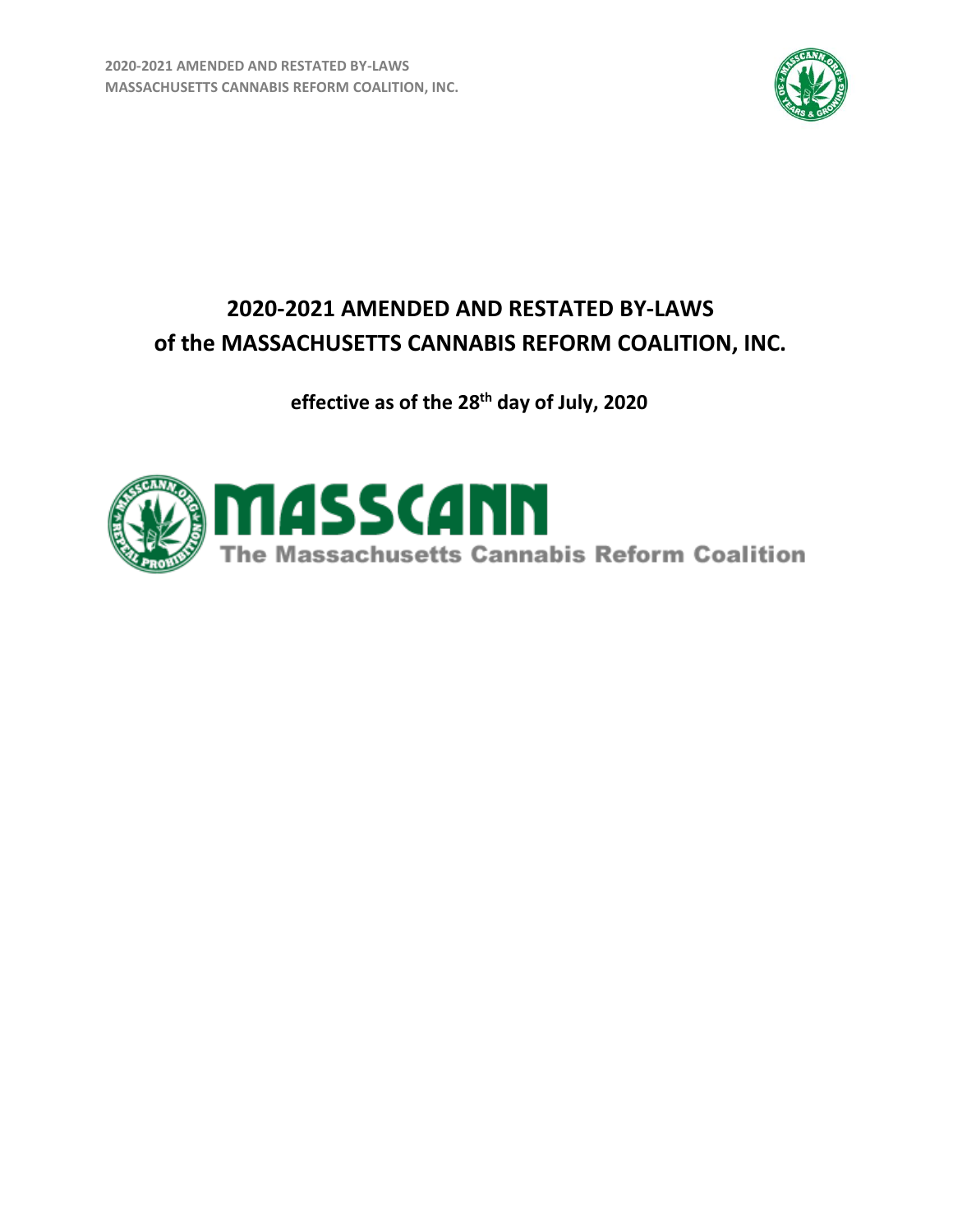

| <b>Table of Contents</b>                                                  |              |
|---------------------------------------------------------------------------|--------------|
| PREAMBLE                                                                  | $\mathbf{1}$ |
| <b>ARTICLE I: NAME AND OFFICES</b>                                        | 1            |
| <b>ARTICLE II: NATURE OF THE CORPORATION</b>                              | $\mathbf{1}$ |
| <b>ARTICLE III: MEMBERSHIP</b>                                            | 3            |
| <b>ARTICLE IV: BOARD OF DIRECTORS</b>                                     | 5            |
| <b>ARTICLE V: MEETINGS OF THE BOARD</b>                                   | 8            |
| <b>ARTICLE VI. OFFICERS</b>                                               | 10           |
| <b>ARTICLE VII: DUTIES OF OFFICERS</b>                                    | 12           |
| ARTICLE VIII: STAFF, CONTRACTS, CHECKS, DRAFTS, BANK ACCOUNTS, ETC.       | 15           |
| <b>ARTICLE IX: FINANCIAL ADMINISTRATION</b>                               | 16           |
| <b>ARTICLE X: SEAL</b>                                                    | 16           |
| <b>ARTICLE XI: CONTROL OVER BY-LAWS</b>                                   | 16           |
| ARTICLE XII: EFFECT OF PROVISIONS OF LAW AND THE ARTICLES OF ORGANIZATION | 16           |
| ARTICLE XIII: DISSOLUTION OF THE CORPORATION                              | 17           |
| ARTICLE XIV: LIMITED EMERGENCY POWERS OF THE BOARD                        | 17           |
| <b>END OF BY-LAWS</b>                                                     | 17           |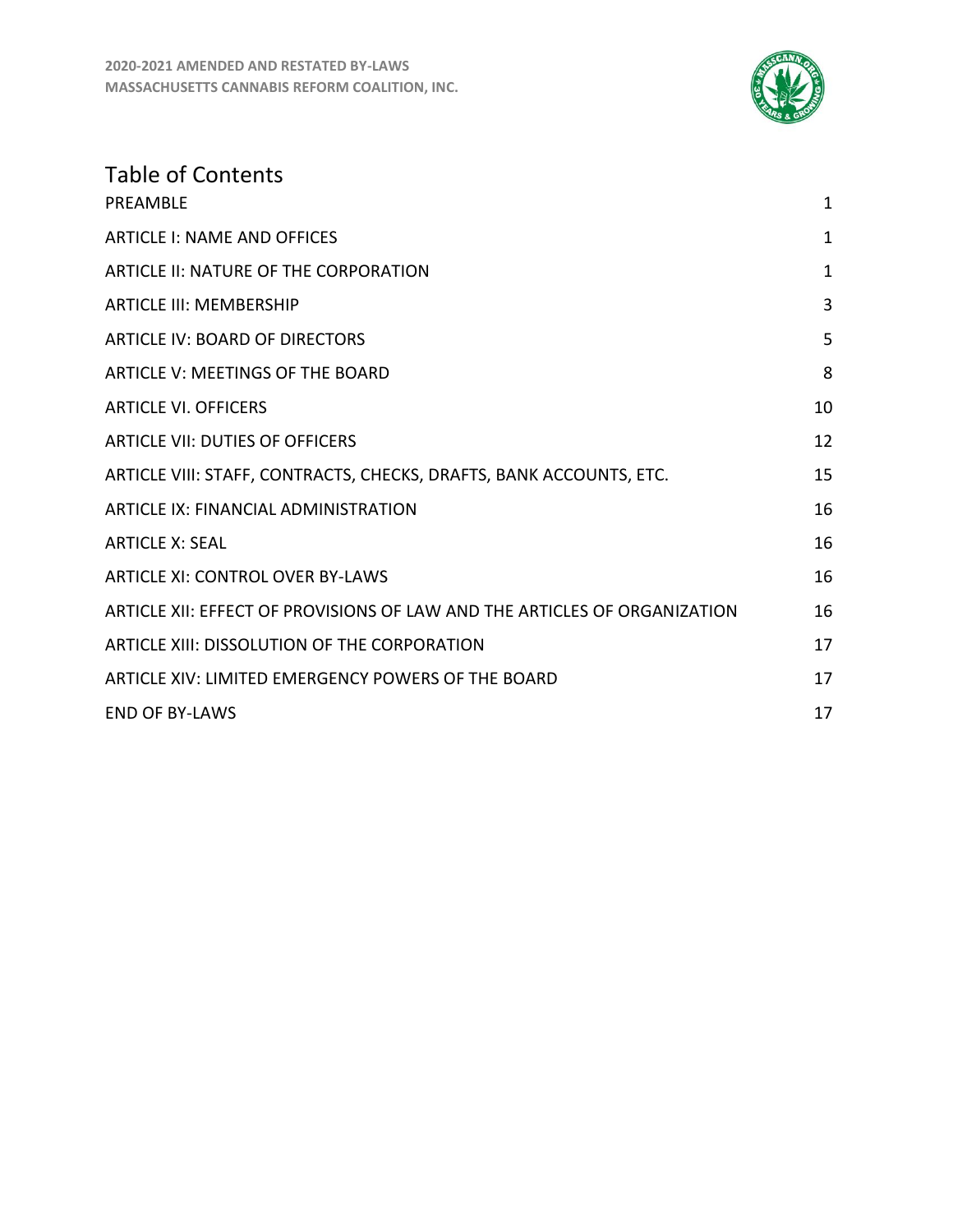

#### <span id="page-2-0"></span>**PREAMBLE**

These 2020-2021 Amended and Restated By-laws of the Massachusetts Cannabis Reform Coalition, Inc. amend and restate all prior By-laws including but not limited to (a) the original Bylaws; (b) those amendments to the By-laws adopted by the Membership at its first annual meeting on January 19, 1991, (c) those further amendments to the By-laws adopted April 28, 1991; (d) those amendments whether actual or proposed, of March 4, 2015, March 2016, and January 2017; (e) those amendments made in February 2019; and the 2020 Amended and Restated By-laws dated January 12, 2020.

# <span id="page-2-1"></span>**ARTICLE I: NAME AND OFFICES**

**Section 1.1 Name** The name of the corporation is the **Massachusetts Cannabis Reform Coalition, Inc.**, hereinafter referred to from time to time as "**MassCann**" or the "Corporation."

**Section 1.2 Tax and Other IDs** The Corporation was organized November 27, 1990 as a Massachusetts nonprofit corporation and assigned Identification Number 043101902.

The Corporation's federal employer identification number is 04-3101902.

**Section 1.3 Address** Until changed by a vote of the Directors, the post office of the Corporation shall be:

P.O. BOX 211 READING, MA 01867

# <span id="page-2-2"></span>**ARTICLE II: NATURE OF THE CORPORATION**

**Section 2.1 Nature** The Corporation is organized as, and shall conduct its affairs, in the manner of a nonprofit entity operating pursuant to the laws of the Commonwealth of Massachusetts. The affairs of the Corporation are directed by a nine-seat Member-elected Board of Directors (the "Board" or singularly, a "Director"). Day-to-day activities of the Corporation are managed by the officers. Members elect three specific executive officers; a President, Treasurer, and Clerk, who are automatically seated as Directors. Members shall also elect non-officer positions of Press Secretary and Membership Liaison Coordinator. Members may elect individuals to serve as both a Director and other operating or executive position. The Board may appoint additional officers as the Board determines to be in the best interest of the Corporation. Such additional officers may, but do not have to be, Directors. The President may not be the Chairperson of the Board. For purposes of these By-laws, the terms cannabis and marijuana are used interchangeably.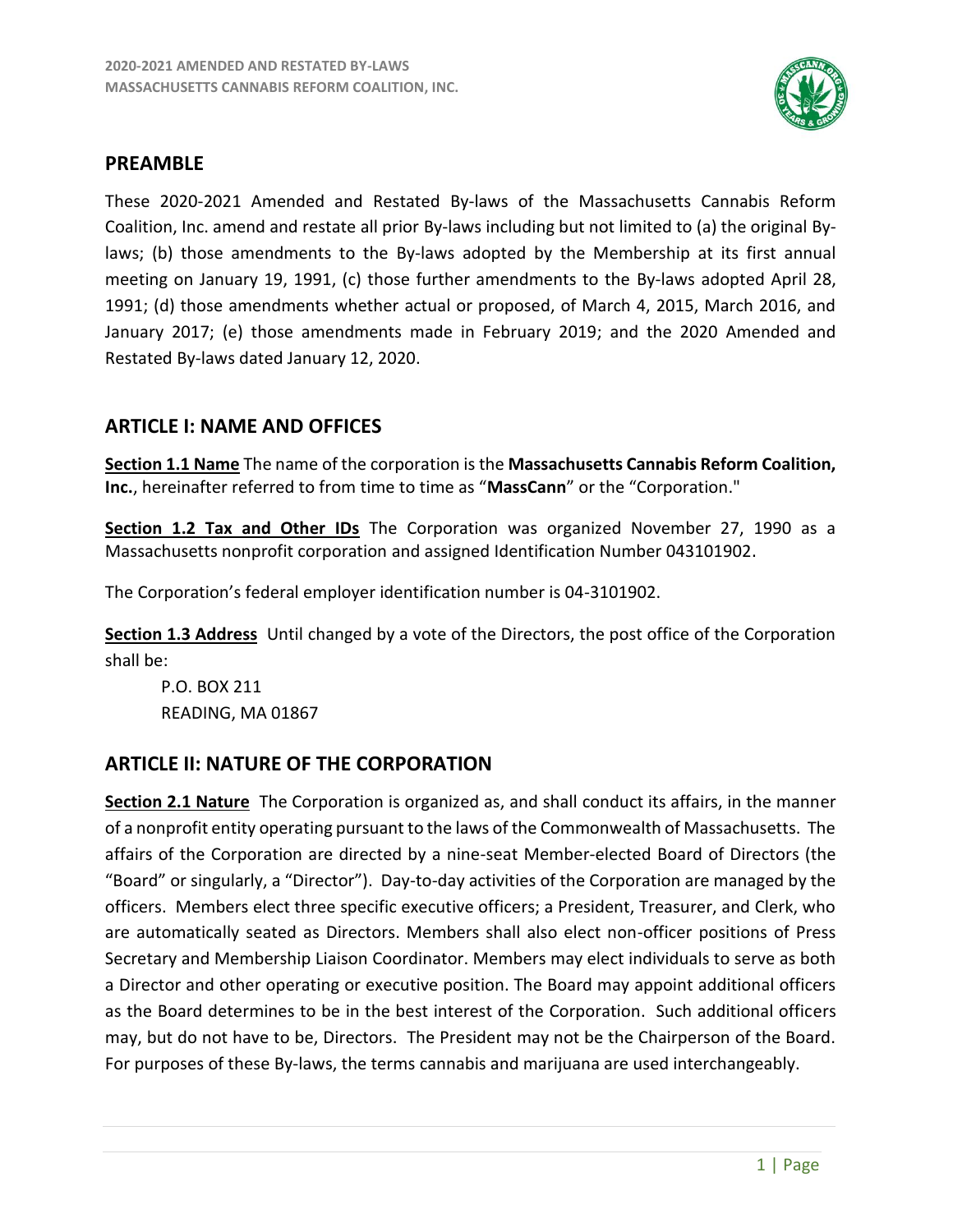

**Section 2.2 Purpose** The Corporation is engaged in public education regarding cannabis and the Corporation's activities include:

- a. educating the public, legislators, and government agents about the application and benefits, therapeutic, medical, commercial, industrial, and otherwise, of the various cultivars and component parts of the cannabis plant;
- b. monitoring marijuana legislation, with specific emphasis on Massachusetts local and state legislation, and advocating for legislative or regulatory positions as the Board may determine, but not inconsistent with the provisions of this Section;
- c. promoting economic inclusion in the business and commerce of marijuana of disenfranchised, and marginalized residents of the Commonwealth, with a specific focus on Social Equity, Economic Empowerment, and Restorative Justice candidates as those terms are defined by the Massachusetts Cannabis Control Commission in 935CMR500;
- d. advocating for patient rights and benefits pursuant to the Massachusetts medical marijuana program;
- e. coordinating activities and events to accomplish these purposes with other organizations;
- f. advocating for education, public funding, and research in and of cannabis;
- g. striving to be the public voice of cannabis in Massachusetts; and
- h. any other legal activity or conduct not inconsistent with the stated purpose.

**Section 2.3 Activities** In order to accomplish the foregoing purposes, the Corporation may host public forums and rallies, publish and or develop for sale or other distribution informative media in any format, create and distribute promotional materials such as bumper stickers, buttons, printed t-shirts, and other products, and use legally allowable parts of the cannabis plant for any of the foregoing, collect Membership dues, subscriptions or fees for media, donations, and conduct other fundraising activities usual and proper for a non-profit entity.

**Section 2.4 Notice Methods** Each Member shall designate their preferred method of notice, which options shall include notice by electronic mail to the email address as provided by the Member, United States First Class Mail, postage prepaid, or both. The Corporation need not send notices to Members via a designated method if such Member shall have failed to provide an accurate and correct address for that method.

**Section 2.5 Notice of Meetings** All Member and Board meetings shall be noticed in advance. Notice periods shall be as follows:

- a. Regular meetings fourteen (14) days advance notice\*
- b. Special meetings ten (10) days advance notice\*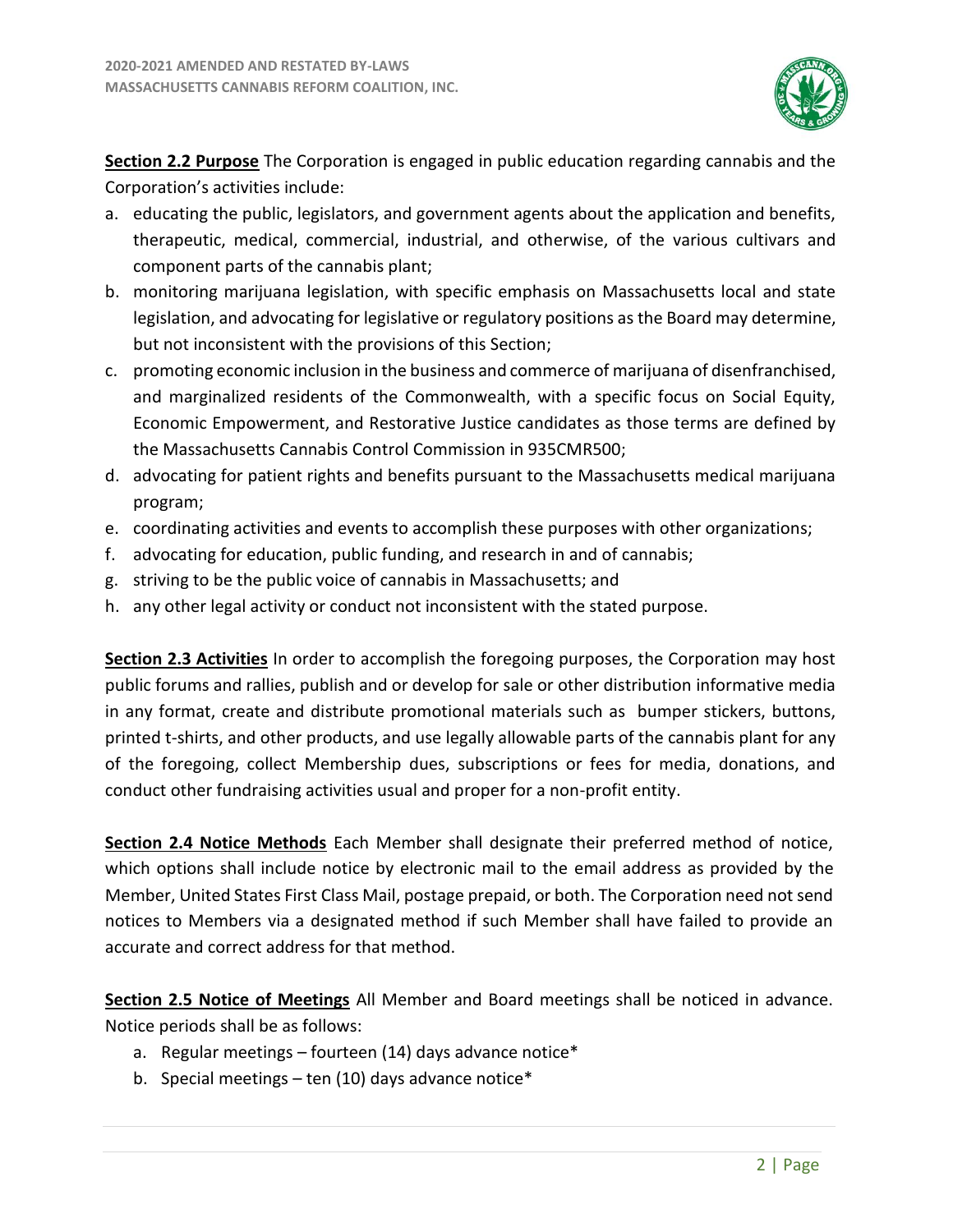

- c. Emergency meetings with as much advance notice as is practical in light of the exigent circumstances of the emergency (an event requiring immediate executive action that cannot be practically delayed until a regular meeting can be convened)
- d. Notice of removal (described below at Section 3.7 (Members) and 4.6 (Directors)) seven (7) days advance notice\*
- e. Board meetings may be noticed in advance in a series and need not be individually noticed (e.g. All Board meetings shall take place on the last Wednesday of the month starting at 6:30 PM at [specify location])

\* Three days shall be added for notices sent by United States First Class Mail. Electronic mail (or equivalent means) shall be deemed delivered the same day if sent on or before 5:00 PM, eastern time; otherwise such messages shall be effective as sent the following business day.

Within three (3) business days of an Emergency Meeting, MassCann shall send notice to all Members, of the Emergency Meeting that was called, any matters discussed, and all action taken.

**Section 2.6 Member Meetings** Member meetings shall generally be held in-person. Member meetings may be broadcast via a video conference platform (such as Zoom, Google Hangout, Microsoft Teams, or Facebook live stream). A voting-eligible Member who is present (and signs in) via video conference within the first ten (10) minutes of a scheduled meeting start time, may vote at matters introduced for Member voting, via the video platform. Members may **NOT** vote by proxy or by telephone, or other electronic means, other than participation by video conference.

For good cause, the Board may vote to suspend in-person meetings due to catastrophe, weather, government restriction, general public health concerns, or matters that rise to similar urgency, but not simply for convenience.

# <span id="page-4-0"></span>**ARTICLE III: MEMBERSHIP**

**Section 3.1 Membership** The members of MassCann ("Members") shall be persons who have paid the Membership fee, as established by the MassCann Board. Any person who has not paid the Membership fee shall cease to be a Member, regardless of whether or not they paid Membership fees in prior years, unless the Members present or the Board holds a vote to make an exception for good cause. Membership terms shall run for one year, starting the date the Membership is paid and ending the day prior on the following calendar year.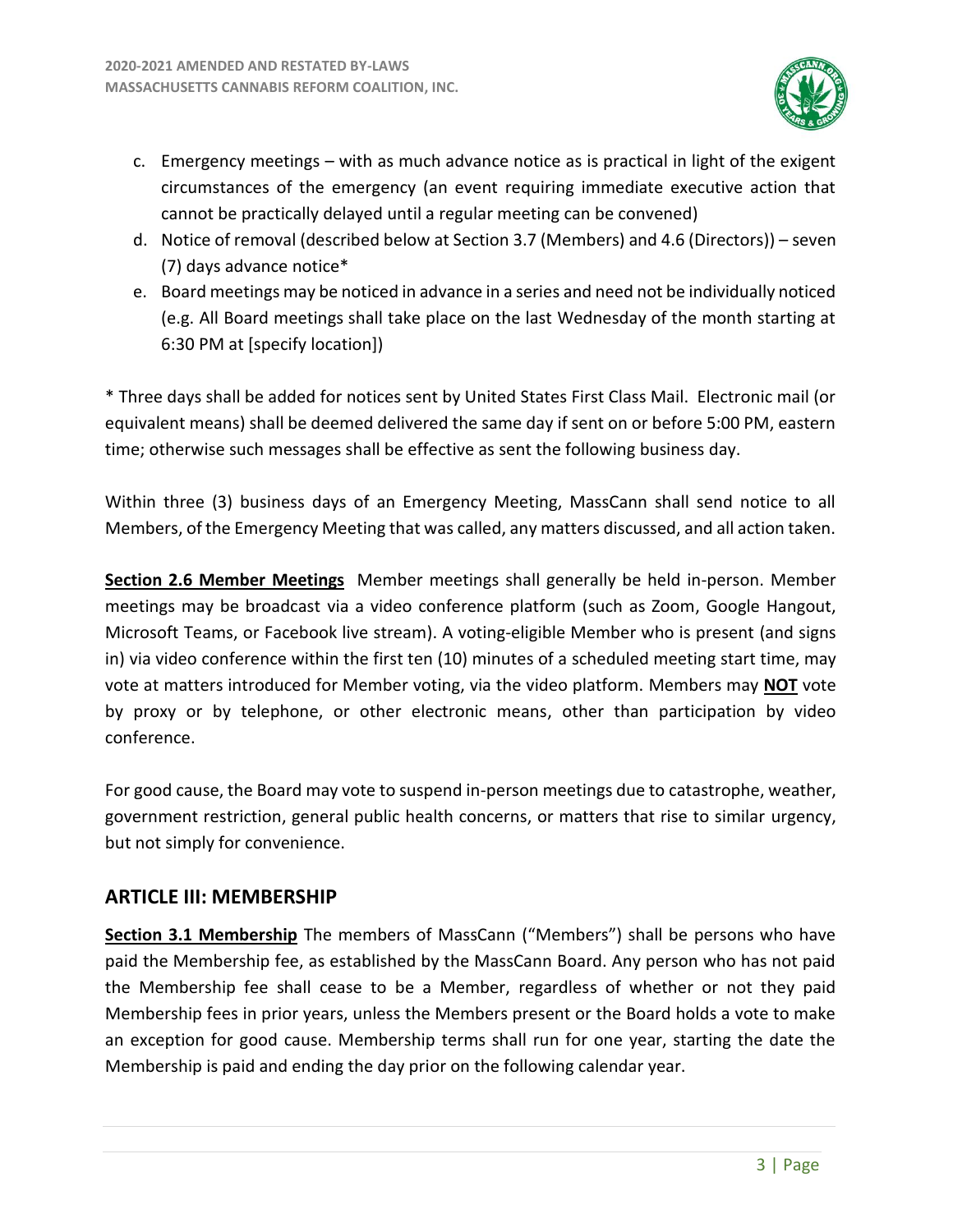

**Section 3.2 Voting Rights** Through their vote, Members shall guide the affairs of the Corporation. Therefore, Members must be familiar with the business and issues facing MassCann. Members shall accrue voting rights only provided that (1) the Member has been a Member in good standing for at least ninety (90) days; and (2) the Member has attended at least one meeting of the Board, the Members, or a Committee. The Clerk of the Corporation shall maintain an attendance roster of each meeting.

**Section 3.4 Member Annual Meeting** There shall be an annual meeting of the Membership on the Saturday following the first Thursday of January, at such time and place as determined by the Board. There shall, in addition to the annual meeting, be three regular quarterly Member meetings, to be scheduled for the same date and place of the regular meeting of the Board and to be held before the regular meetings of the Board, pursuant to Article V, Section 3.

**Section 3.5 Member Special Meetings** Special meetings of Members shall be held whenever called by three (3) or more Directors, or requested of the Board by ten (10) or more Members.

**Section 3.6 Duties of Members** It shall be the duty of Members at the Annual Meeting to hear and act upon the reports of the President, Treasurer and Committees of the Corporation; to elect the President, Treasurer, Clerk, other non-executive Board members, and a Membership Liaison Coordinator and Press Secretary (these latter two positions need not be officers or board members); to establish dues for the next fiscal year and to act upon any resolution lawfully before the Members. It shall be the duty of the Members at any Special Meeting duly noticed to: hear and determine if any officer or Director elected by the Members should be removed from office; to elect successors to complete the term of any officer so removed or who has resigned; and to transact any other business lawfully before them. Successor Directors shall be appointed in accordance with Section 4.5, below.

**Section 3.7 Removal of a Member from Membership** A non-Director Member may be removed from Membership by 2/3<sup>rds</sup> majority vote of the Board under any of the following conditions. The Member:

- a. repeatedly causes disturbance of or to the affairs of MassCann;
- b. is disruptive to MassCann's ability to conduct business;
- c. is abusive to others (including Members, vendors, service providers, government officials, and attendees of MassCann events);
- d. is counter-productive or repeatedly behaves in a manner contrary to the purpose and mission of MassCann;
- e. defames MassCann including acts of slander and libel;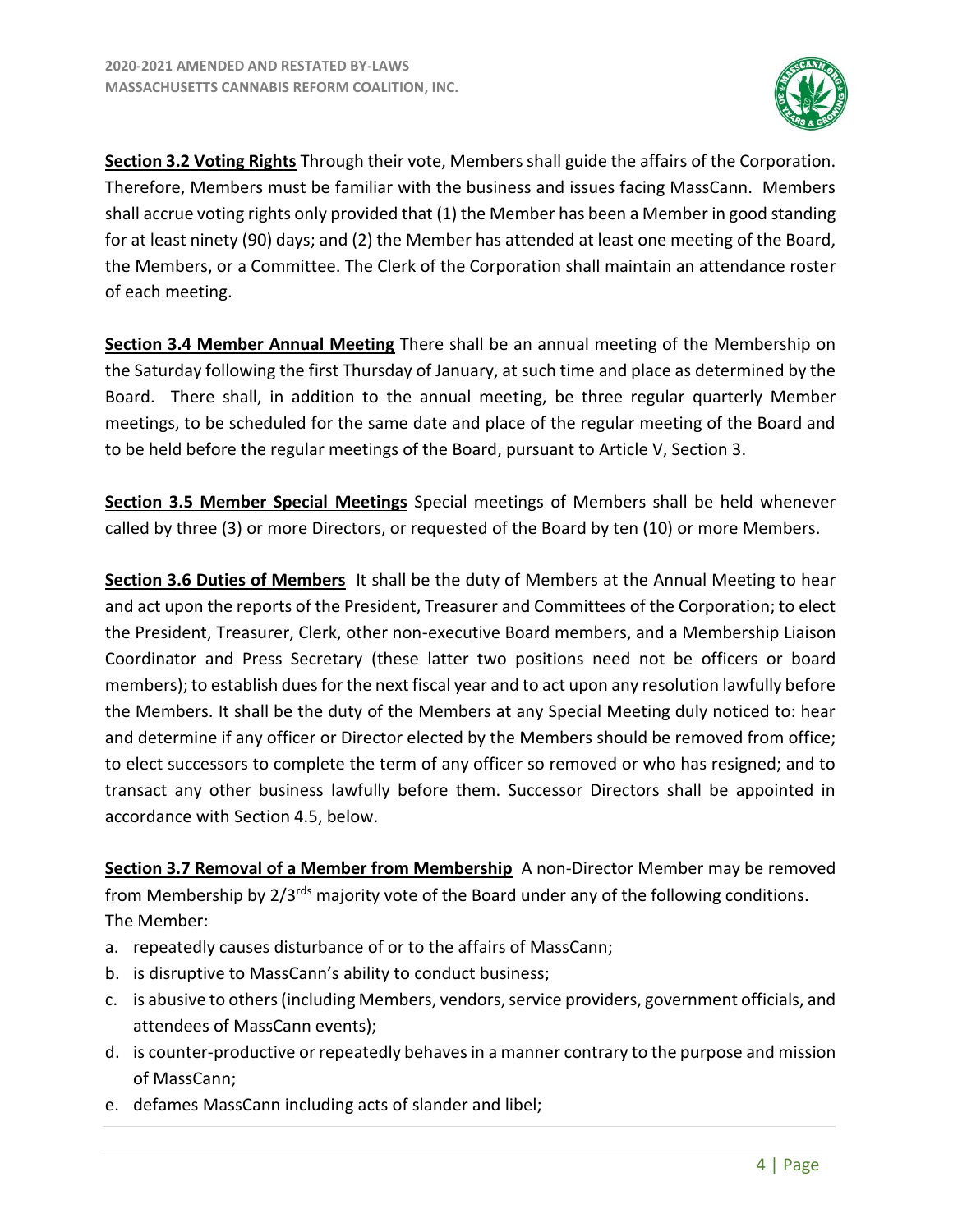

- f. threatens or harms any individual Members or the organization as a whole;
- g. engages in an act of moral turpitude; or
- h. during the first 90-days of Membership, and/or prior to accruing full voting rights, if it is determined the new Member is combative, provocative, disruptive, or exhibits other conduct unproductive or otherwise inconsistent with the values, mission, or spirit of MassCann, as the Directors may determine. This item h may be referred to from time to time as the "boot-out clause."

Upon a removal vote, the Member will be discharged from MassCann membership, will not receive a refund of any portion of their Member dues, and cannot re-apply for Membership for one year thereafter. Re-acceptance as a Member shall be conditioned upon an affirmative vote of a super-majority (2/3rds or a minimum of 60% in the event 2/3rds requires a fractional vote) of the Board. Members shall receive notice of their intended removal and have the right to address the Board prior to the vote for their removal.

Pursuant to Section 2.5, a notice of removal requires seven (7) days advance notice.

**Section 3.8 Social Media Member Policy** Members shall not post spam or statements abusive or defamatory to MassCann on any social media platform.

**Section 3.9 Conduct of Meetings** All Member meetings shall be opened and presided over first by the President, next by the Clerk, and next by the Chairperson. The Annual Meeting shall begin with the Report of the President, followed by the reports of the Treasurer and of any standing Committees established pursuant to these By-laws.

**Section 3.10 Quorum** At all meetings of the Members unless otherwise provided herein, a quorum for the transaction of any business shall consist of fifteen Members of record or eighty (80%) percent of the Voting Members of record, whichever is fewer.

# <span id="page-6-0"></span>**ARTICLE IV: BOARD OF DIRECTORS**

**Section 4.1 Authority** The property, affairs, business and activities of the Corporation shall be managed by the Board, which is responsible for overall policy, control and administration of the Corporation.

**Section 4.2 Number** There shall be nine (9) Members of the Board. Only voting-eligible Members may be Directors. The Board may appoint non-voting advisors as the Board deems advisable.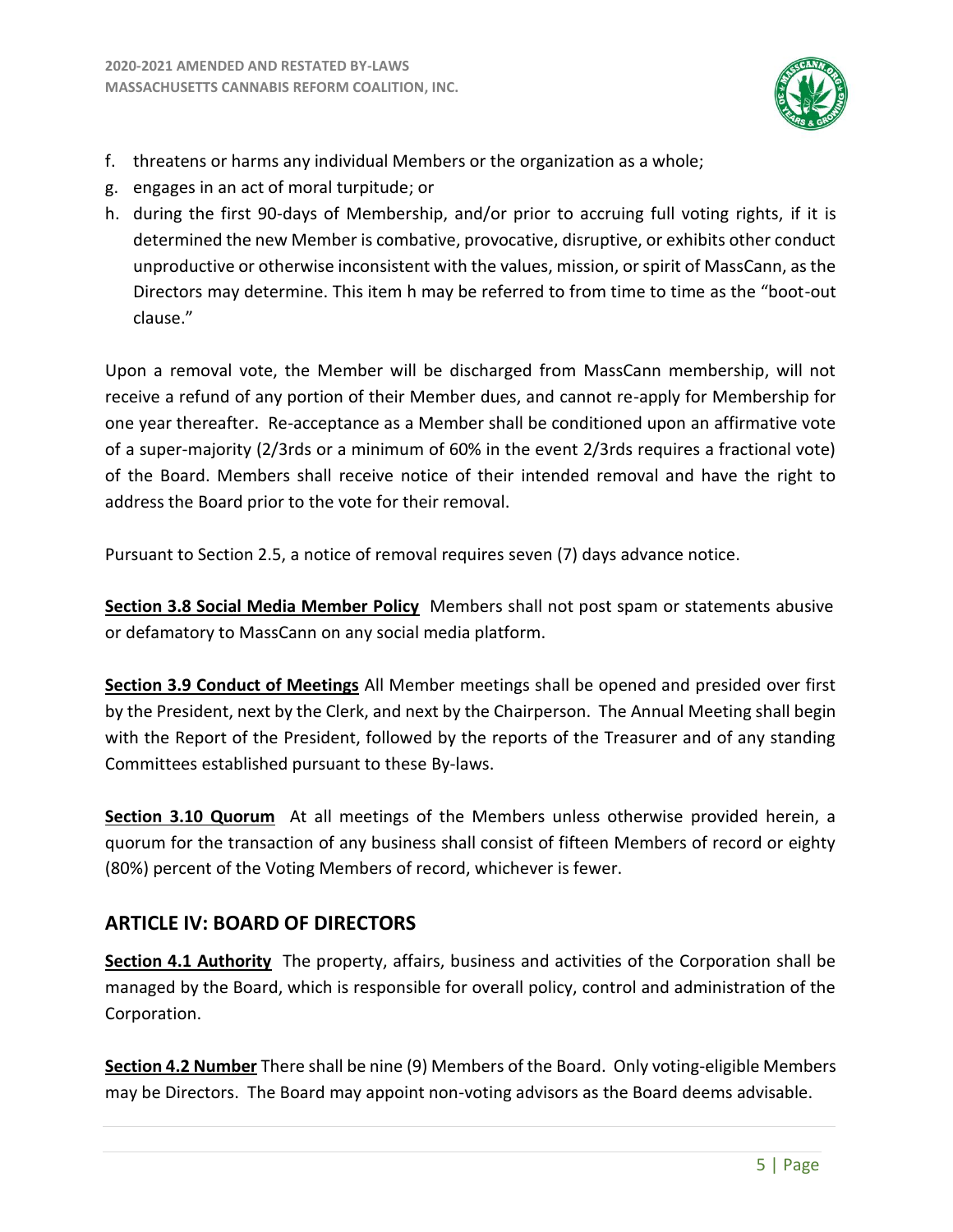

**Section 4.3 Board Eligibility** Persons wishing to be elected to the Board must have attended five Board meetings and two Member meetings within the six month period prior to the Board election. Exceptions to this rule will be made for Members who meet any one of the following conditions:

- 1. They are a founder of MassCann.
- 2, They are a former Officer or Director of MassCann.

3. In lieu of attending the required Member meetings, the prospective candidate Member performed services for MassCann where either (a) a majority of the Board, or (b) a two-thirds vote of the voting-eligible Membership present, votes that such services are sufficient to warrant granting this waiver.

**Section 4.4 Election and Term of Office** The Directors shall be elected by the Members of the Corporation (except for the filling of vacancies as described below in Section 4.5). Each Director shall hold office until his successor has been elected. The terms of office of each Director shall be one (1) year.

**Section 4.5 Vacancies** A vacancy existing by reason of the resignation, death, incapacity or removal of a Director before the expiration of his or her term, if filled, shall be filled by a special vote of the Board at a special meeting called for the purpose of filling any such vacancies. Directors elected to fill vacant seats on the Board shall serve until the expiration of that term. A vacancy need not be filled unless it would result in having less than three Board members.

In the event there are fewer than three Board members, a special meeting of the Members shall be called for the purpose of electing replacement Board members in a number as determined by the Members at said special meeting.

**Section 4.6 Resignation or Removal** A Director may resign at any time by giving written notice of resignation to the Chairperson of the Board, the President or the Clerk. Any resignation shall take effect at the time received, unless another time is specified in such notice. Unless specified in such notice, the acceptance of such resignation shall not be necessary to make it effective. A Director shall be automatically removed from the Board at the next scheduled Board meeting as the first order of business in the event the Director misses two or more consecutive Board meetings.

A Director may be removed from office, with or without cause by a majority vote of the Members then eligible to vote and in attendance, at a special meeting of the Members duly noticed and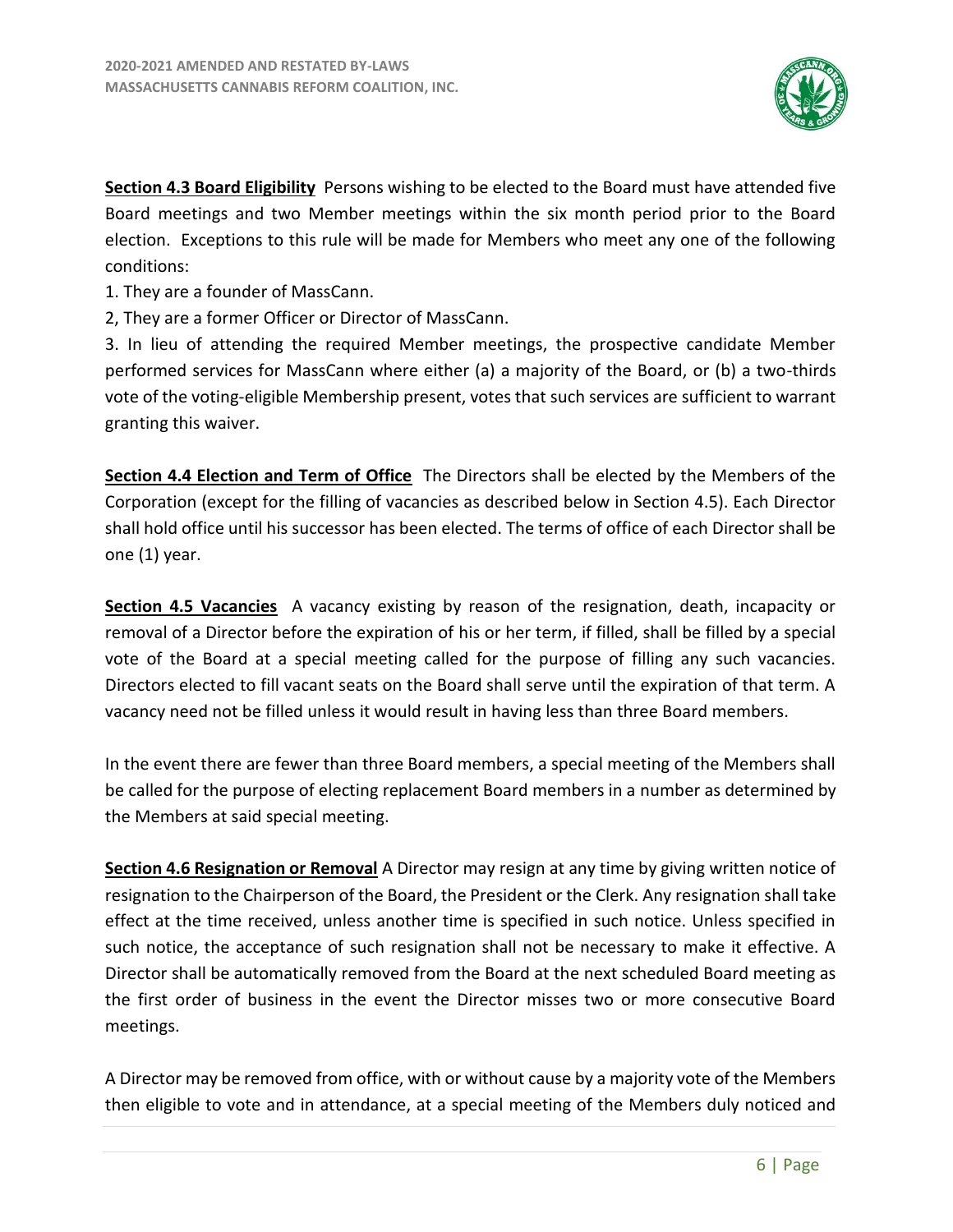

held, provided any Director whose removal for cause is contemplated at such meeting shall have notice in writing, delivered in hand or mailed certified mail return receipt requested, at least seven (7) days prior to such meeting setting forth the reasons for his/her removal and provided further that the Director(s) concerned shall be provided an opportunity to be heard by the Membership.

**Section 4.7 Chairperson of the Board** The Board shall choose from among the Directors a Chairperson of the Board who shall, if present, preside at all meetings of the Board.

#### **Section 4.8 Committees of the Board**

The Board shall establish the following Committees:

- a. Finance Committee to be composed of the Treasurer, who shall serve as chairperson, the President, and one Member not a director;
- b. Communications Committee to be composed of the Press Secretary, who shall serve as chairperson, and at least one Member of the Board and one Member not a director;
- c. Event Committee that oversees and coordinates all public events to be composed of the President, who shall serve as chairperson, and at least one Member of the Board and one Member not a director. The Event Committee may establish sub-committees as deemed necessary including a committee known as the Boston Freedom Rally Committee; and
- d. such other Committees as the Board may determine, in their discretion, each composed of at least one Member of the Board and one Member not a director as the Board deems necessary.

**Section 4.9 Membership on Committees** No person shall be appointed, nor serve as an official Member of more than 3 Committees of the Board. However, no person shall be prohibited from attending any meeting of any Committee.

**Section 4.10 Committee Chairs** Each Committee shall be moderated by a chairperson who must be a Director (except for the Communications Committee as the Press Secretary is not required to be a board member) and shall set agendas, meetings, and generally manage the Committee process. Unless the chairperson has been prescribed herein or selected by the Board when the Committee is formed, the chairperson shall be selected by the Committee members. If the Committee members are unable or fail to select a chairperson by the end of their first meeting, then the Board shall appoint a chairperson. A director may chair no more than two Committees.

**Section 4.11 Meeting of Committees** All standing Committees shall hold meetings in person, telephonically, or electronically, at least bimonthly.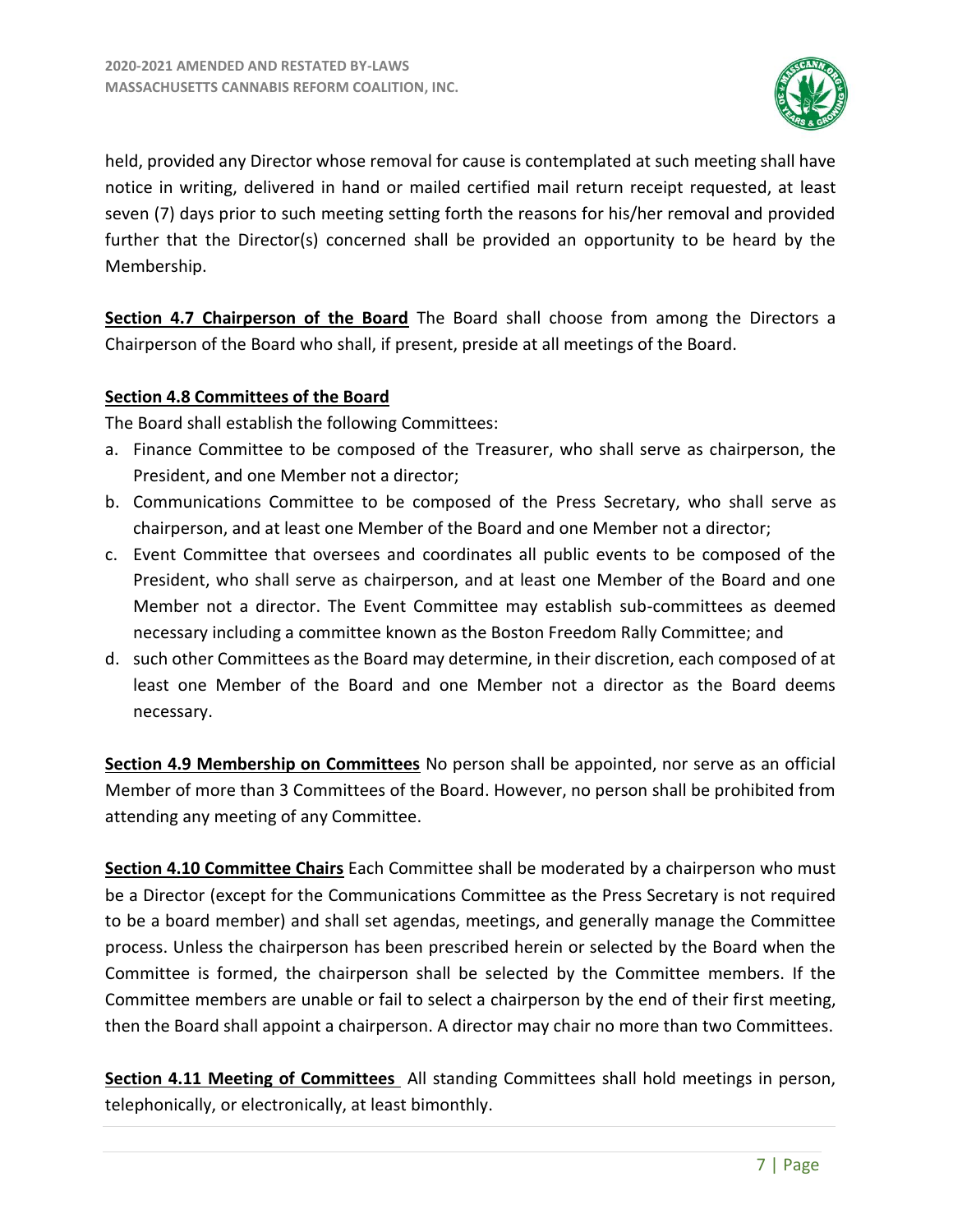

All standing Committees shall keep written minutes of their meetings and all proposals that would result in expenditures of the Corporation's funds not previously appropriated or authorized shall be referred to the Board through the President, Clerk and/or the Chairperson of the Board for action by the Board.

The Board may make such further provisions for appointment of Members and chairpersons of such Committees, establish procedures to govern their activities, and delegate thereto such authority and power as the Board may deem necessary for the efficient management of the property, affairs, business and activities of the Corporation, provided the same are not contrary to any provision of these By-laws.

**Section 4.12 Compensation** The Board may by resolution provide for reimbursement to Directors and Members for their actual expenses incurred in providing services to the Corporation, provided said expenses are substantiated by invoice, receipt or other acceptable written proof of the expenditure, and that a two thirds majority and no less than five of the Directors present at any meeting resolving said reimbursement concur in the resolution for payment.

# <span id="page-9-0"></span>**ARTICLE V: MEETINGS OF THE BOARD**

**Section 5.1 Place of Meetings** The Board may hold its meetings at such places in the Commonwealth of Massachusetts as the Board from time to time determines.

**Section 5.2 Annual Meeting** There shall be an annual meeting of the Board immediately after the annual meeting of the Members for the purpose of organizing the Board, making arrangements for the management of the affairs of the Corporation for the following year, the election of the Chairperson of the Board, establishing the dates and times of the Regular meetings required by Section 5.3, below, as well as for such other business as may be appropriate.

**Section 5.3 Regular Meetings** There shall in addition to the annual meeting at least nine regular monthly meetings to be scheduled by the Board at the Annual Meeting. There shall be at least one meeting per calendar quarter and no more than one month in a row without a meeting.

**Section 5.4 Special Meetings** Special meetings of the Board shall be held whenever called by the Chairperson of the Board, or by three (3) or more Directors, or requested of the Board by ten (10) or more Members.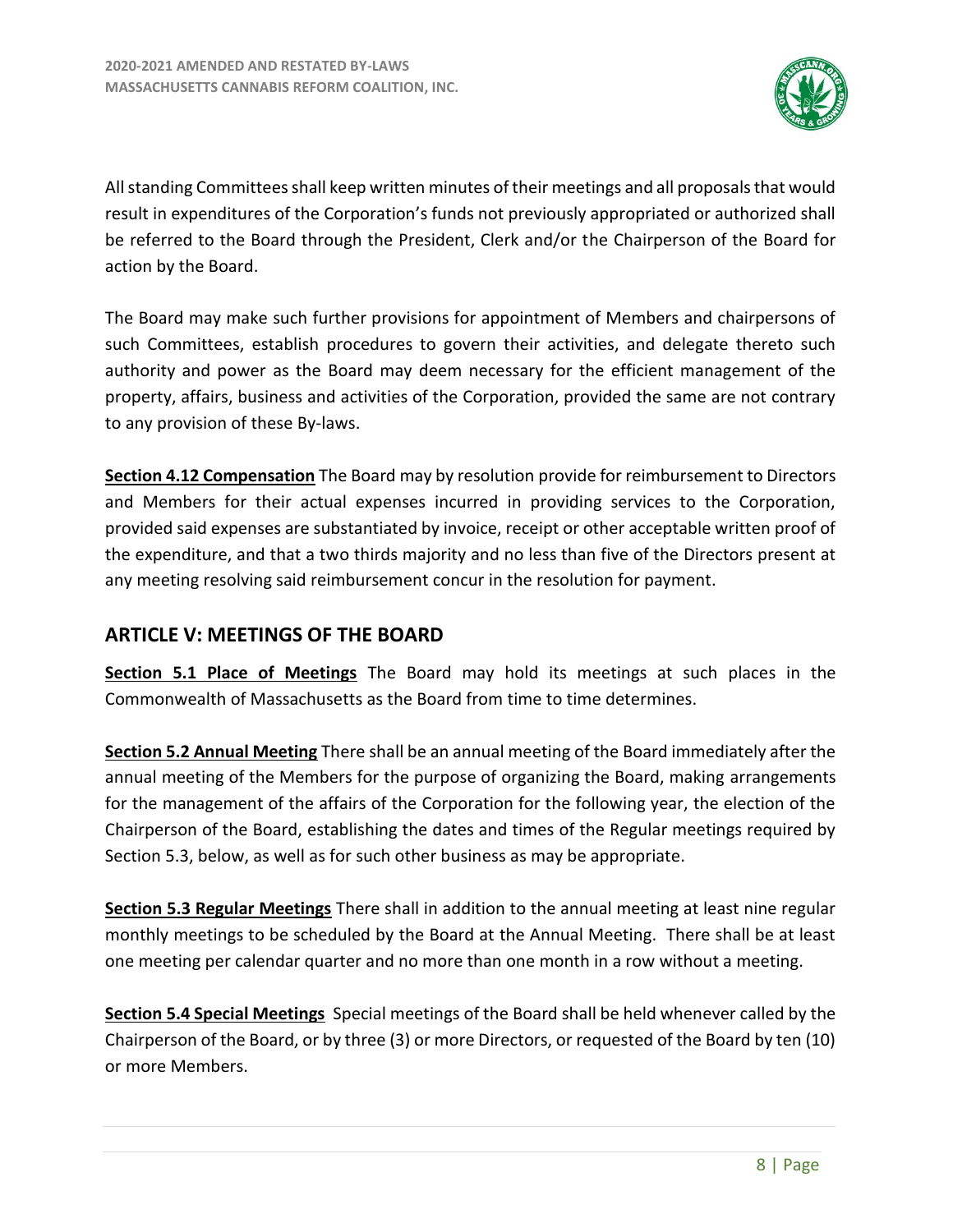

**Section 5.5 Special Meetings When Held** The Board shall hold Special Meetings in person, telephonically, or electronically, at least every other month, except in months where a regular meeting is scheduled, in which case, they shall meet in person, telephonically, or electronically at least eighteen (18) days prior to the regular meeting to set the agenda.

**Section 5.6 Notice of Annual, Regular and Special Meetings and Waiver** Notice of each meeting of the Board shall be given at his/her email address last appearing on the records of the Corporation, except that notice of special meetings of the Board may be given in the same manner on or before the tenth (10) day before the meeting. Notice of the time and place of any meeting of the Board may be waived by any Director in writing, or by text message or electronic mail, either before or after the holding of such meeting, and shall be deemed waived by his or her attendance at a meeting unless he or she signifies at such meeting that his/her attendance is for the purpose of objecting thereto on the grounds that the meeting was not lawfully called or convened.

**Section 5.7 Quorum** At any meeting, the presence of five Directors holding office at the time shall constitute a quorum for the transaction of any business. If there are fewer than five Directors, the presence of three Directors holding office at the time shall constitute a quorum.

**Section 5.8 Voting** Except as specifically provided by the laws of the Commonwealth, the Articles of Organization or the By-laws, the acts of a majority of the Directors holding office at the time, present at a meeting at which a quorum is present, shall be the acts of the Board.

**Section 5.9 Action Without A Meeting** Any action required or permitted to be taken at a meeting of the Board or of any Board designated Committee may be taken without a meeting, as long as a written consent describing the action to be taken is signed by all Members of the Board or such Committee, and such written consent is filed with the minutes of the Board or such Committee. Such consent shall have the same force and effect as a unanimous vote of the Board or of the Committee. Such consent may be by a thread or series of electronic mail or text messages, provided such are recorded (either hard copy or as pdf files) and filed with the Corporation's Clerk.

**Section 5.10 Emergency Provision** Anything in these By-laws to the contrary notwithstanding, in the event of a national catastrophe and during an emergency period following such a catastrophe, a majority of the surviving Members of the Board who have not been rendered incapable of acting or attending shall constitute a quorum. These same provisions are controlling in the event that a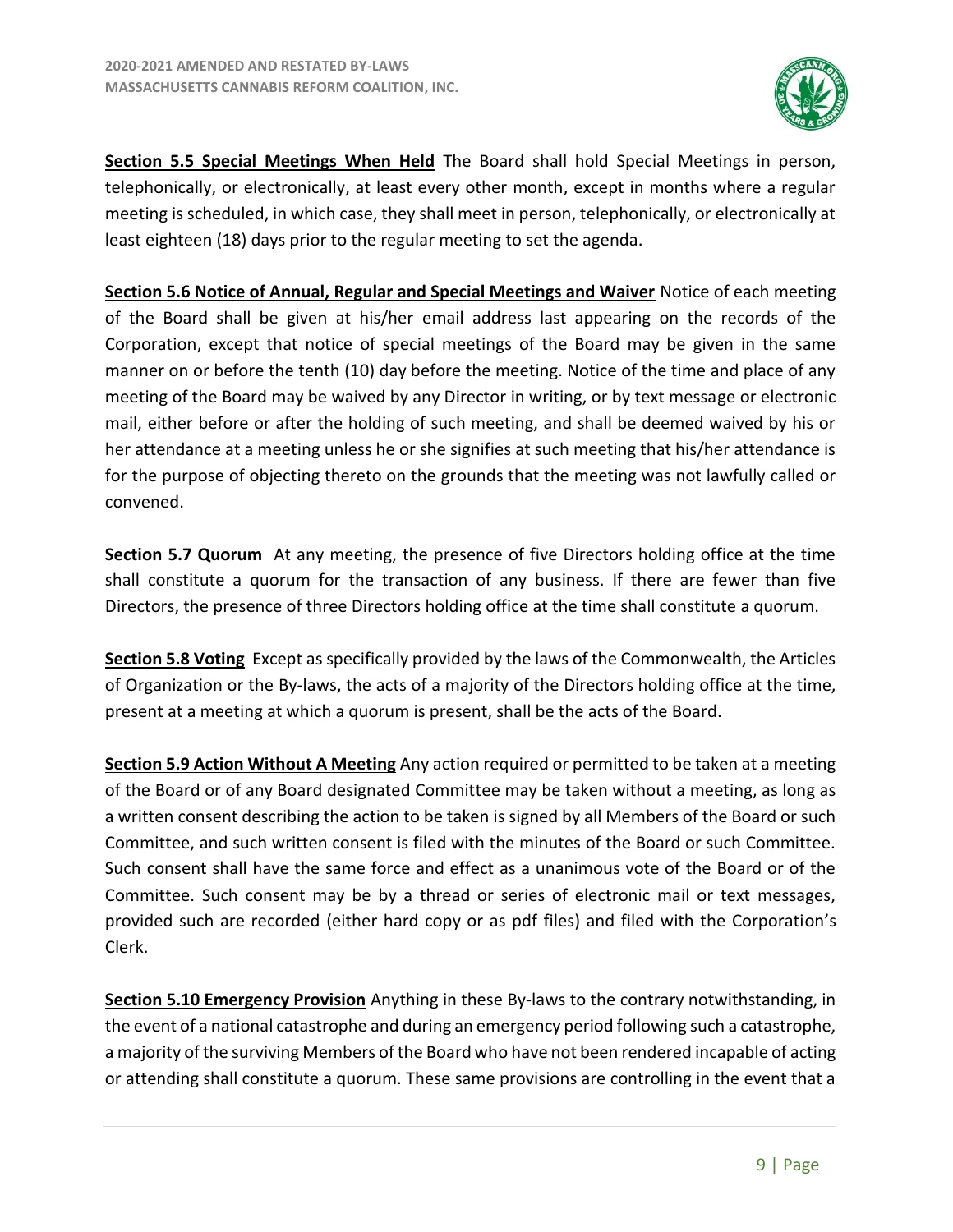

majority or more of the Directors shall have resigned or been removed and the vacancies not yet filled as provided herein.

**Section 5.11 Conduct of Meetings** Board meetings shall be conducted in compliance with Robert's Rules of Order. The Board shall specify the edition of Robert's Rules of Order applicable but in no event shall the edition be older than the 3<sup>rd</sup> most current version published. Within 45 days of election or reelection to the Board, directors shall certify they have either (a) read the applicable edition of Robert's Rules of Order, or (b) shall have completed viewing of instructional videos as the Board may determine in writing to be sufficient for training purposes.

A Director who fails to make such a certification will be suspended from participating in Board matters until they have completed the training. Said Director shall continue to enjoy all rights of Membership including the right to attend meetings in the capacity of a Member.

A Director who fails to correct the preceding suspension within 45 days shall be automatically removed from the Board with no further action as the first order of business at the next regularly scheduled Board meeting.

The Board may vote to, and suspend, a Director who appears generally unfamiliar with the proper application of Robert's Rules of Order. The Board may designate educational material and require Directors to consume such material as a condition of continuing Board membership. The following two recommended videos are subject to recall, replacement, deletion, or addition, as the Board may see fit to assure Directors are familiar with the proper application of Robert's Rules of Order.

- 1. https://www.youtube.com/user/RobertsRulesOfOrder
- 2. https://www.youtube.com/watch?v=TBlTvYTvg78

# <span id="page-11-0"></span>**ARTICLE VI. OFFICERS**

**Section 6.1 Officers** The officers of the corporation shall be a President, Treasurer, Clerk, and such other officers as the Board of Directors may designate. The Press Secretary and Membership-Liaison-Coordinator are not officer positions but may be made officer-level positions by designation of the Board. The President, Treasurer, and Clerk, shall be Members of the Board of Directors.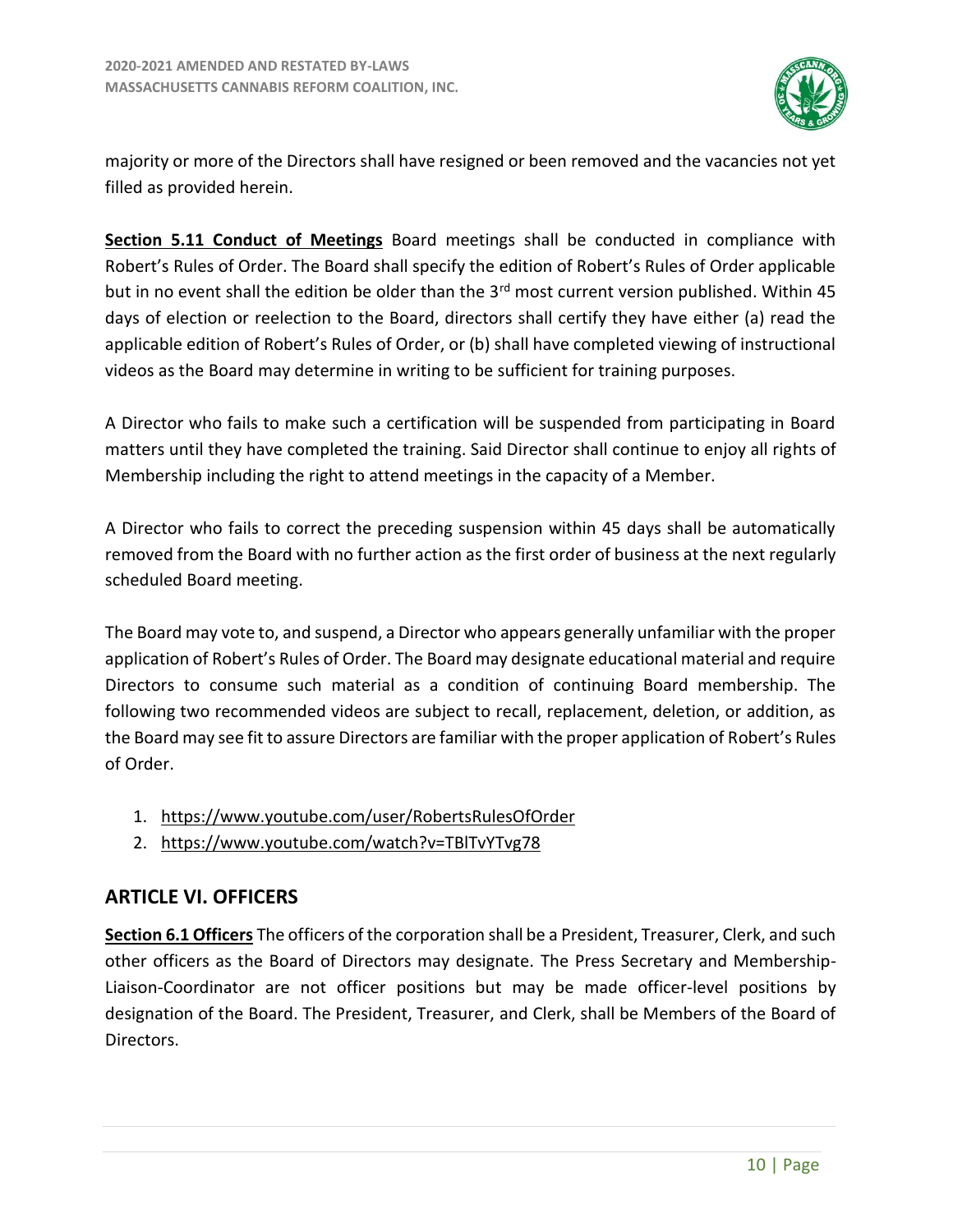

**Section 6.2 Election and Terms of Office** The President, Treasurer, Clerk, Press Secretary, and Membership Liaison Coordinator of the Corporation shall be elected by the Members at the Annual Meeting and shall serve one year terms. Other officers may be appointed by the Board of Directors for one year terms. All officers shall hold office until their respective successors shall have been duly appointed or until they shall respectively resign or be removed.

**Section 6.3 Removal of Officers Elected By Members** An officer elected by the Members may be removed from office, with or without cause by a majority vote of the voting-eligible Members in attendance, at a special meeting of the Members duly noticed and held, provided any officer whose removal for cause is contemplated at such meeting shall have notice in writing, delivered in hand or mailed certified mail return receipt requested, at least seven (7) days prior to such meeting setting forth the reasons for his/her removal and provided further that the officer(s) concerned shall be provided an opportunity to be heard by the Membership.

**Section 6.4 Removal of Officers Appointed By Board** Appointed officers serve at the pleasure of the Board. An officer appointed by the Board may be removed from office, with or without cause by a majority vote at a duly called meeting or by action in writing, whenever in the Board's judgment the best interests of the Corporation will be served thereby.

**Section 6.5 Effect of Removal** The removal of any elected or appointed officer shall be without prejudice to the contract rights, if any, of the person removed.

**Section 6.6 Resignation** An officer of the Corporation may resign at any time by giving written notice of his resignation to the Chairperson of the Board, or to the President, or to the Clerk. Any such resignation shall, unless another time is specified in such notice, take effect at the time received. Unless specified in such notice, the acceptance of the resignation by the Board shall not be necessary to make said resignation effective.

**Section 6.7 Vacancies** Any vacancy in any office owing to resignation, death, Incapacity, removal or any other cause shall, in the case of an elected officer, be filled by the Members at a duly called special meeting, and in the case of an officer appointed by the Board may be filled by the Board at a duly called meeting, or by action in writing as provided herein.

**Section 6.8 Board Recall** In the event the Members recall sufficient Board members such that there exists two or fewer remaining Board members, all created Board vacancies shall be filled by a special election of the Members.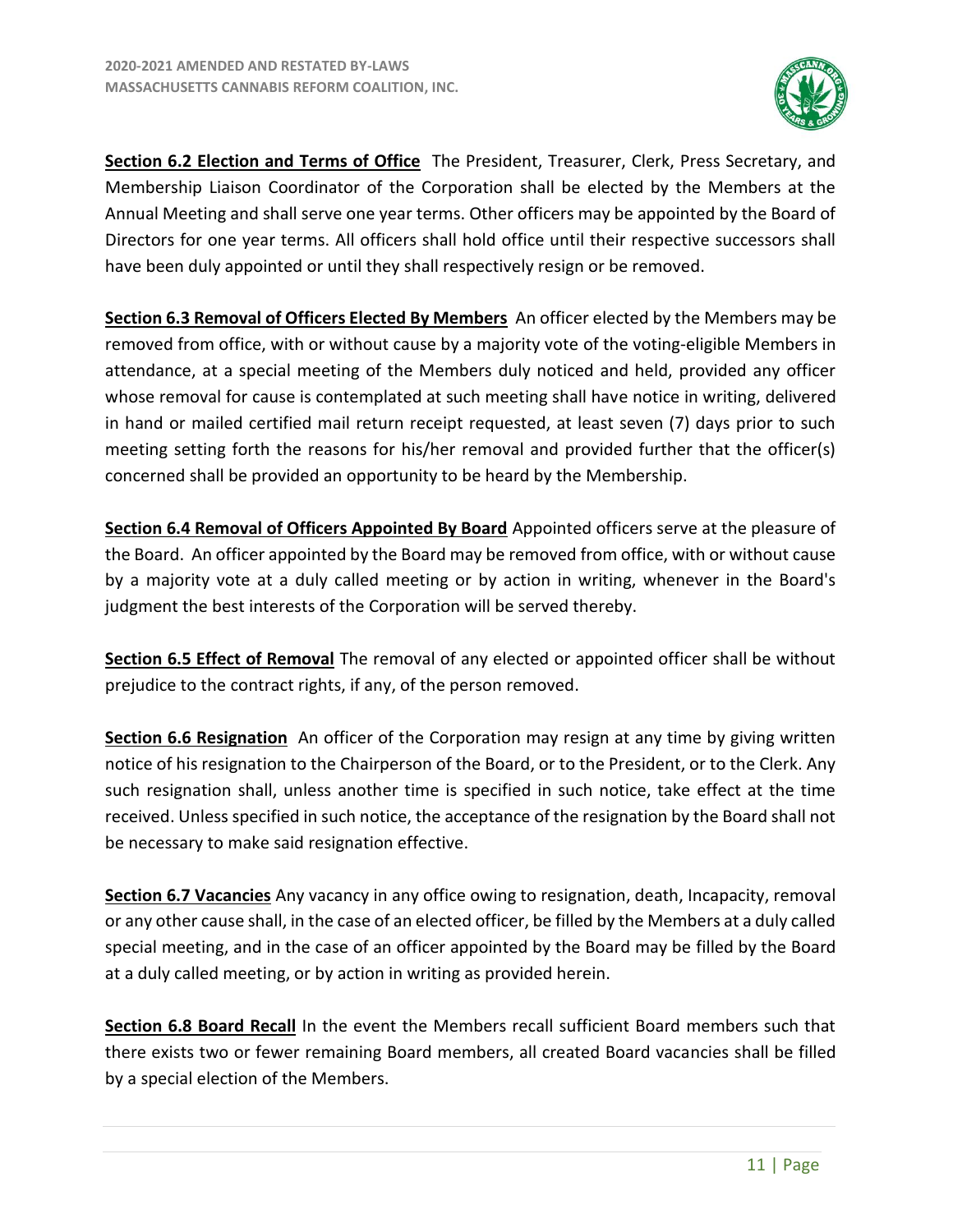

**Section 6.9 Compensation of Elected Officers** The compensation, if any, of officers elected by the Membership shall be fixed from time to time by the Membership.

**Section 6.10 Compensation of Appointed Officers** The compensation, if any, of the officers appointed by the Board shall be fixed from time to time by the Membership.

# <span id="page-13-0"></span>**ARTICLE VII: DUTIES OF OFFICERS**

**Section 7.1 President** The President shall be the chief executive officer of the Corporation and shall have general supervision over the business of the Corporation and over its several officers who shall report to the President subject, however, to the control of the Board to who he/she is responsible for the affairs of the Corporation and for the performance of its officers.

The President shall:

- a. with the Treasurer, sign and execute, in the name of the Corporation, deeds, mortgages, leases, bonds, contracts, promissory notes, or other instruments authorized by the Board, except in cases where the signing and execution thereof shall be expressly delegated to the Board or these By-laws to some other officer or agent of the Corporation;
- b. perform such other duties as from time to time directed by the Board;
- c. whenever it may be necessary in his/her opinion, prescribe the duties of all officers and employees of the Corporation in addition to such duties as are set forth in these By-laws;
- d. serve as chairperson of the Event Committee; and
- e. in the absence of the Chairman of the Board, the President shall, if present, preside at all meetings of the Board. The President shall preside over all meetings of the Membership.

#### **Section 7.2 Treasurer** The Treasurer shall:

- a. with the President, sign and execute, in the name of the Corporation, deeds, mortgages, leases, bonds, contracts, promissory notes, or other instruments authorized by the Board, except in cases where the signing and execution thereof shall be expressly delegated to the Board or these By-laws to some other officer or agent of the Corporation;
- b. have charge and custody of, and be responsible for, all funds and securities of the Corporation, and deposit all such funds in the name of the Corporation in such banks, trust companies or other depositories as shall be selected by the Board of Directors;
- c. keep and maintain adequate and correct accounts of the Corporation's properties and business transactions, including account of its assets, liabilities, receipts, disbursements, gains, losses, capital and surplus;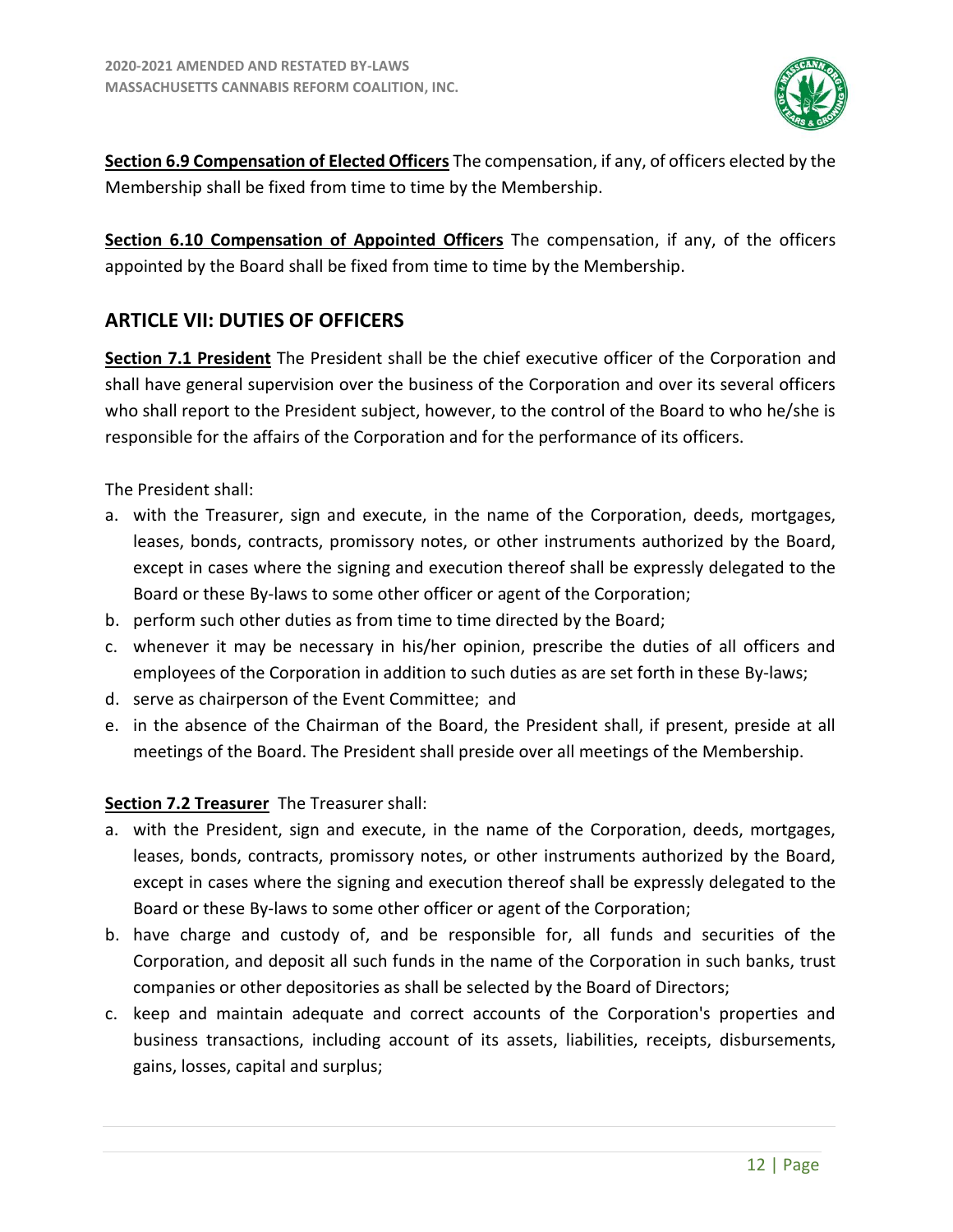

- d. render a statement of the condition of the finances of the Corporation at all meetings of the Board of Directors, and a full financial report at the Annual Meeting of the Members and provide a copy of said reports to any Member requesting same in writing and who provides the treasurer with either a self-addressed stamped envelope and the cost of copying the same, or an electronic mail address;
- e. receive, and give receipt for monies due and payable to the Corporation from any source whatsoever;
- f. prepare and file all reports, returns and other papers with the appropriate authorities as required by law;
- g. prepare monthly reports for the Membership Liaison Coordinator as to Member dues received;
- h. serve as chairperson of the Finance Committee; and
- i. in general, perform all duties incident to the office of Treasurer and such other duties as from time to time may be assigned by the Board or the President.

#### **Section 7.3 Clerk** The Clerk shall:

- a. certify and keep at the principal office of the Corporation the original or a copy of its Articles of Organization and any amendments thereto;
- b. certify and keep at the principal office of the Corporation the original or a copy of its By-laws as amended or otherwise altered;
- c. certify and keep at the principal office of the Corporation, or such other place as the Board may order, a book of the minutes of all proceedings of the Members and the Board, whether annual, regular, or special;
- d. see that all notices are duly given in accordance with the provisions of the Articles of Organization, these By-laws or as required by law;
- e. be custodian of all records of the Corporation, other than financial records as maintained by the Treasurer, whether in print, image, electronic, or otherwise, and see that such records are properly catalogued, stored, and accessible;
- f. be custodian of the seal of the Corporation and see that it is engraved, lithographed, printed, stamped, impressed upon, or affixed to all documents the execution of which on behalf of the Corporation under its seal is duly authorized in accordance with the provisions of these Bylaws;
- g. see that the books, reports, statements, and other documents and records required by law are properly kept and filed;
- h. exhibit at all reasonable times to any Member or Director, upon application, the Articles of Organization as amended from time to time, these By-laws as amended from time to time, and the minutes of proceedings of the Members and of the Board;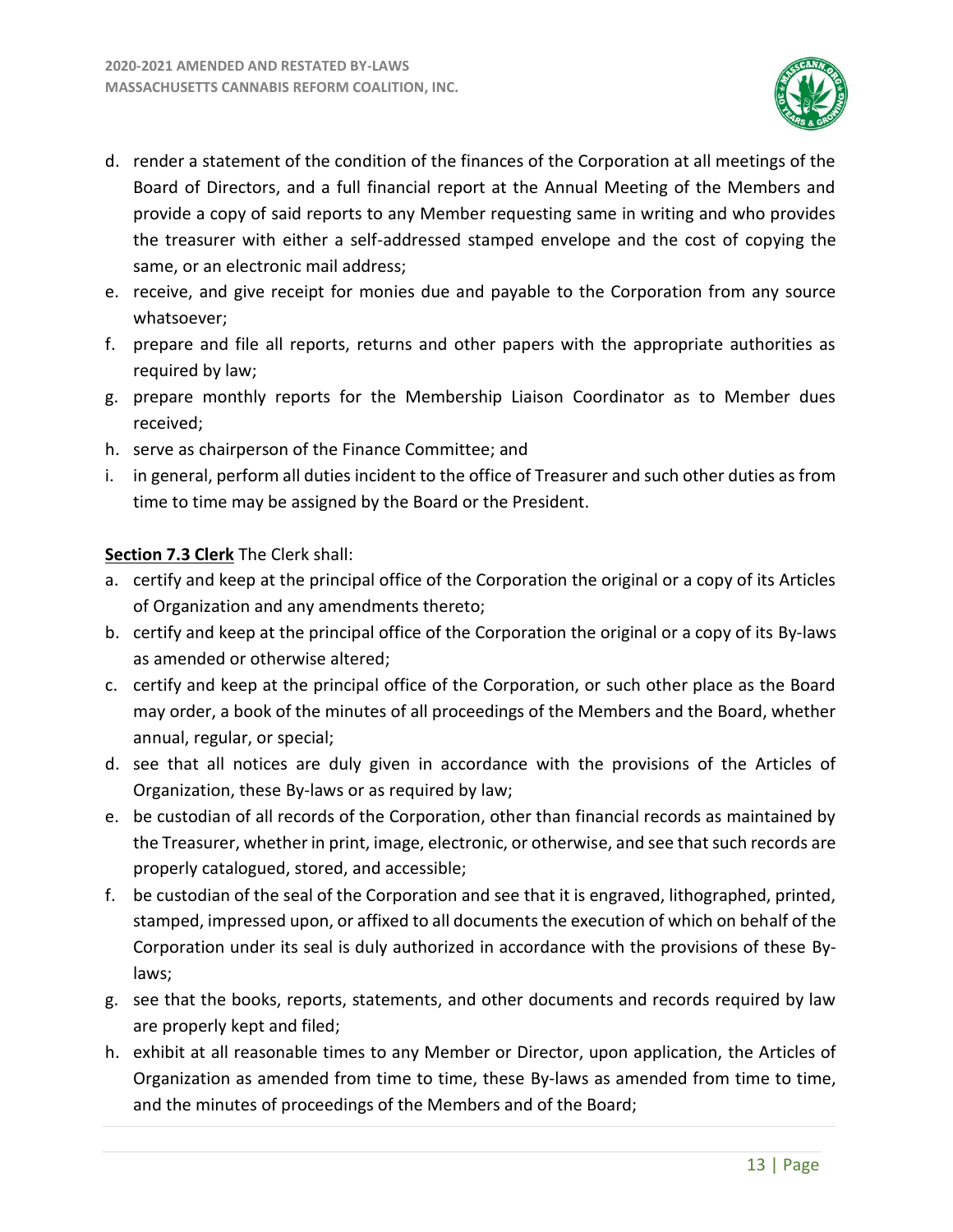

- i. if required to do so by the Board, give a bond for the faithful discharge of his/her duties in such sum, and with such sureties as the Board shall require;
- j. in the absence of the Chairman of the Board and the President, preside at all meetings of the Board;
- k. in the absence of the President preside at all meetings of the Members;
- l. in general, perform all of the duties incident to the office of Clerk and such other duties as from time to time may be assigned by the Board or the President.

Records may be maintained electronically and provided such records are accessible generally from devices connected to the internet, such record storage shall satisfy the condition of being stored at the office of the corporation, even if such physical records do not exist (e.g. the records exist in electronic form or image only).

#### **Section 7.4 Press Secretary** The Press Secretary shall:

- a. act as the central clearing house for all external communications of MassCann and act as the official spokesperson of MassCann;
- b. keep and maintain a press portfolio, which may include such things as a clipping file and a release file (and which will be maintained electronically in addition to any hard copy);
- c. track media coverage, especially through the use of the press portfolio, to judge the effectiveness of MassCann media campaigns;
- d. foster good relationships with the press; including maintaining a priority press list, a general press list and following up on contacts within the media;
- e. write press releases;
- f. serve as chairperson of the Communications Committee;
- g. manage and routinely monitor all social media platforms, identify and delete any abusive or spam postings or otherwise remove content as the Press Secretary finds to be inappropriate or contrary to the interests of MassCann. To the extent feasible, the Press Secretary may permanently or temporarily deny access or ban any spammer or troll from any such social media platform. The Press Secretary shall maintain a log of these actions which shall be reported to the Board and maintained as an official record of MassCann by the Clerk.

#### **Section 7.5 Membership Liaison Coordinator** The Membership Liaison Coordinator shall:

- a. bring the concerns and complaints of the Membership to the attention of the Board;
- b. correspond with Members for renewal of expired memberships;
- c. assure collection of Membership fees; and
- d. keep and maintain adequate and correct record of the names, addresses and expiration dates of Members;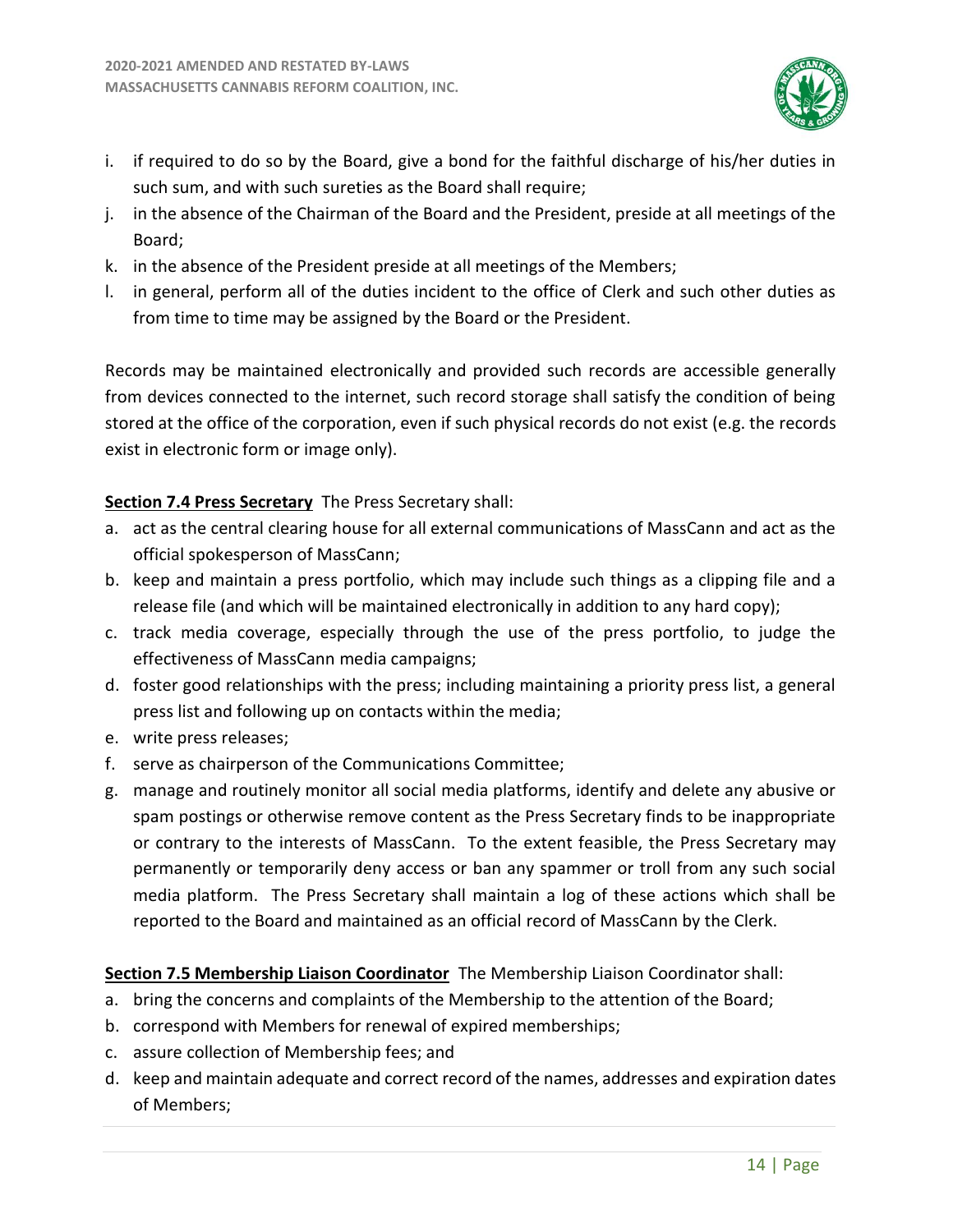

# <span id="page-16-0"></span>**ARTICLE VIII: STAFF, CONTRACTS, CHECKS, DRAFTS, BANK ACCOUNTS, ETC.**

**Section 8.1 Staff** The Board may provide for the designation and hiring of paid staff to assist the President, Treasurer, and Clerk in administering and directing the affairs of the Corporation on a daily basis and to implement the policies and procedures determined by the Board. The hiring of paid staff is subject to the Corporation's financial ability to pay said staff.

**Section 8.2 Contracts** To the extent that the Board may specifically authorize, the President and Treasurer, or such other agent appointed by the Board, may in the name of the Corporation, execute and deliver, bids, proposals for contracts and contracts with any government or any branch or division of any government, or with any person, corporate or otherwise, or to give bond required for the faithful performance of such contracts in connection therewith.

**Section 8.3 Loans** To the extent the Board may specifically authorize, the President and Treasurer, or such other agent appointed by the Board, may affect loans or advances at any time for the Corporation from any bank, trust company or other institution or from any firm or individual, including officers and Directors of the Corporation and for such loans and advances may make, execute and deliver promissory notes or other evidences of indebtedness of the Corporation, but no officer or agent shall, for purposes of giving security for any such loan or advance mortgage, pledge, hypothecate or transfer any property whatsoever owned or held by the Corporation, except when specifically authorized by a resolution of the Board. Said loans shall not exceed twenty-five (25%) of the previous year's annual revenue and shall be deposited directly into the Corporation's account.

**Section 8.4 Checks, drafts, etc.** All checks, drafts, orders for payment of money, bills of lading, warehouse receipts, obligations, bills of exchange and insurance certificates shall be signed or endorsed by the President and Treasurer, unless some other officer or officers, agent or agents of the Corporation shall from time to time be authorized to do so by resolution of the Board.

**Section 8.5 Deposits and Accounts** All funds of the Corporation, not otherwise employed, shall be deposited from time to time in general or specific accounts in such banks, trust companies or other depositories as the Board may select by resolution. For the purposes of deposit and for the purpose of collection for the account of the Corporation, checks, drafts and other orders for payment of money which are payable to the Corporation may be endorsed, assigned and delivered by any officer of the Corporation or other agent specifically authorized to do so by the Board.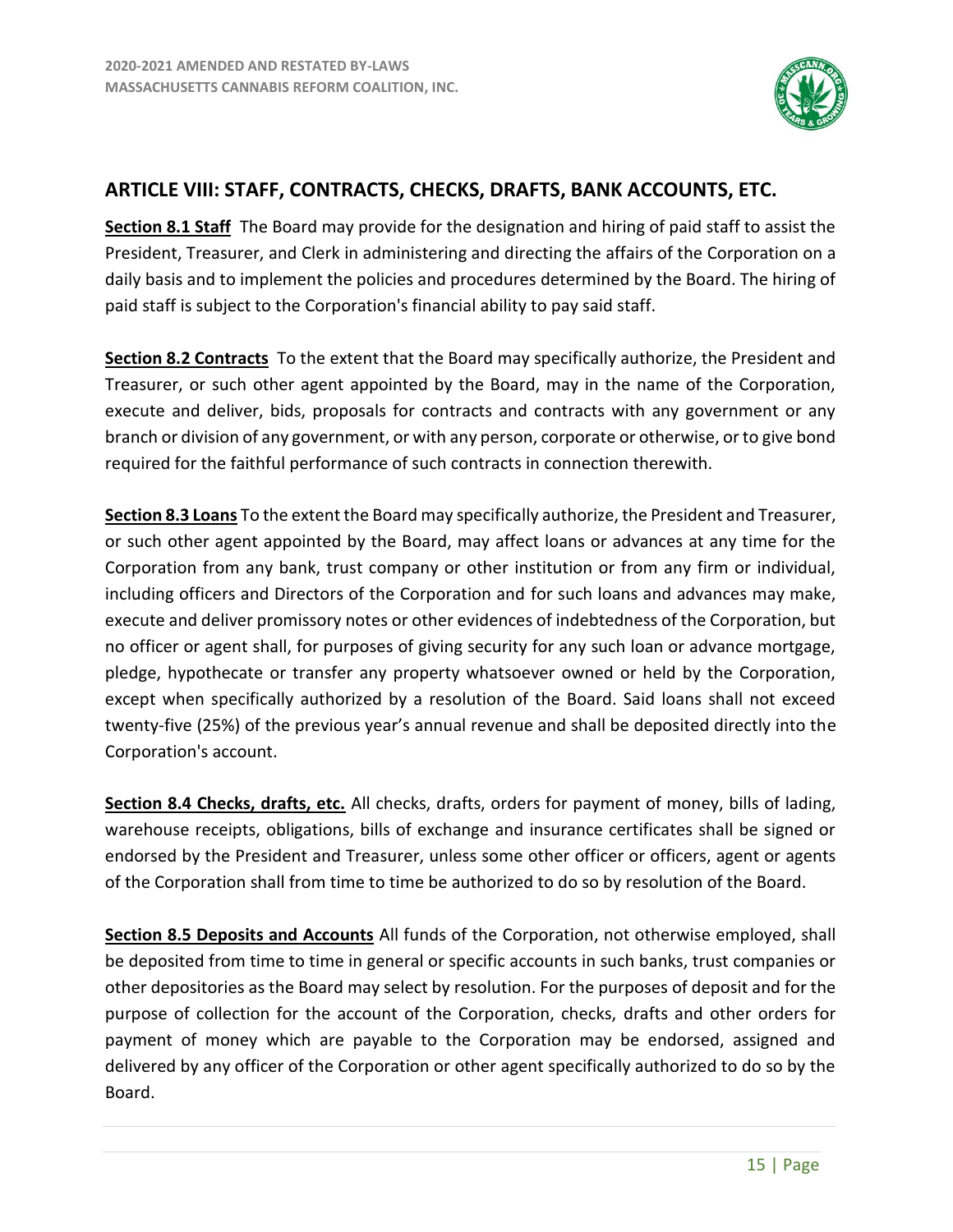

# <span id="page-17-0"></span>**ARTICLE IX: FINANCIAL ADMINISTRATION**

**Section 9.1 Responsibility** The authority and responsibility for the financial administration of the Corporation shall be conducted as set forth in these By-laws, and shall be administered by the Treasurer.

**Section 9.2 Fiscal Year** The fiscal year of the Corporation shall be January 1 to December 31.

#### <span id="page-17-1"></span>**ARTICLE X: SEAL**

The seal of the Corporation shall be circular in form bearing the outline of a five fronded Cannabis leaf and shall bear the inscription *Massachusetts Cannabis Reform Coalition, Inc. 1990*. The treasurer shall have custody of the seal and may affix it (as may any other officer if authorized by the directors) to any instrument requiring the corporate seal.

# <span id="page-17-2"></span>**ARTICLE XI: CONTROL OVER BY-LAWS**

These By-laws may be altered, amended or repealed and new By-laws adopted at any annual or special meeting of the Members by an affirmative vote of a majority of the current voting-eligible Members present at such meeting unless a greater proportion shall be required under any other provision hereof or by the affirmative vote of a majority of the Board at any meeting of the Board except with respect to any provision of the By-laws which by law, the Articles of Organization and By-laws themselves requires action by the Members, provided, however, that notice of a proposal to alter, amend or repeal these By-laws or adopt new By-laws shall be included in the notice of any meeting at which such alteration, amendment or repeal or adoption is considered. provided further, that any alteration or repeal of these By-laws or any new By-law adopted by the Board may be amended or repealed by the Members.

# <span id="page-17-3"></span>**ARTICLE XII: EFFECT OF PROVISIONS OF LAW AND THE ARTICLES OF ORGANIZATION**

Each of the provisions of these By-laws shall be subject to and controlled by any specific provisions of law or the Articles of Organization, which relate to their subject matter, and shall also be subject to any exceptions, or more specific provisions, dealing with the subject matter, appearing elsewhere in these By-laws as amended from time to time.